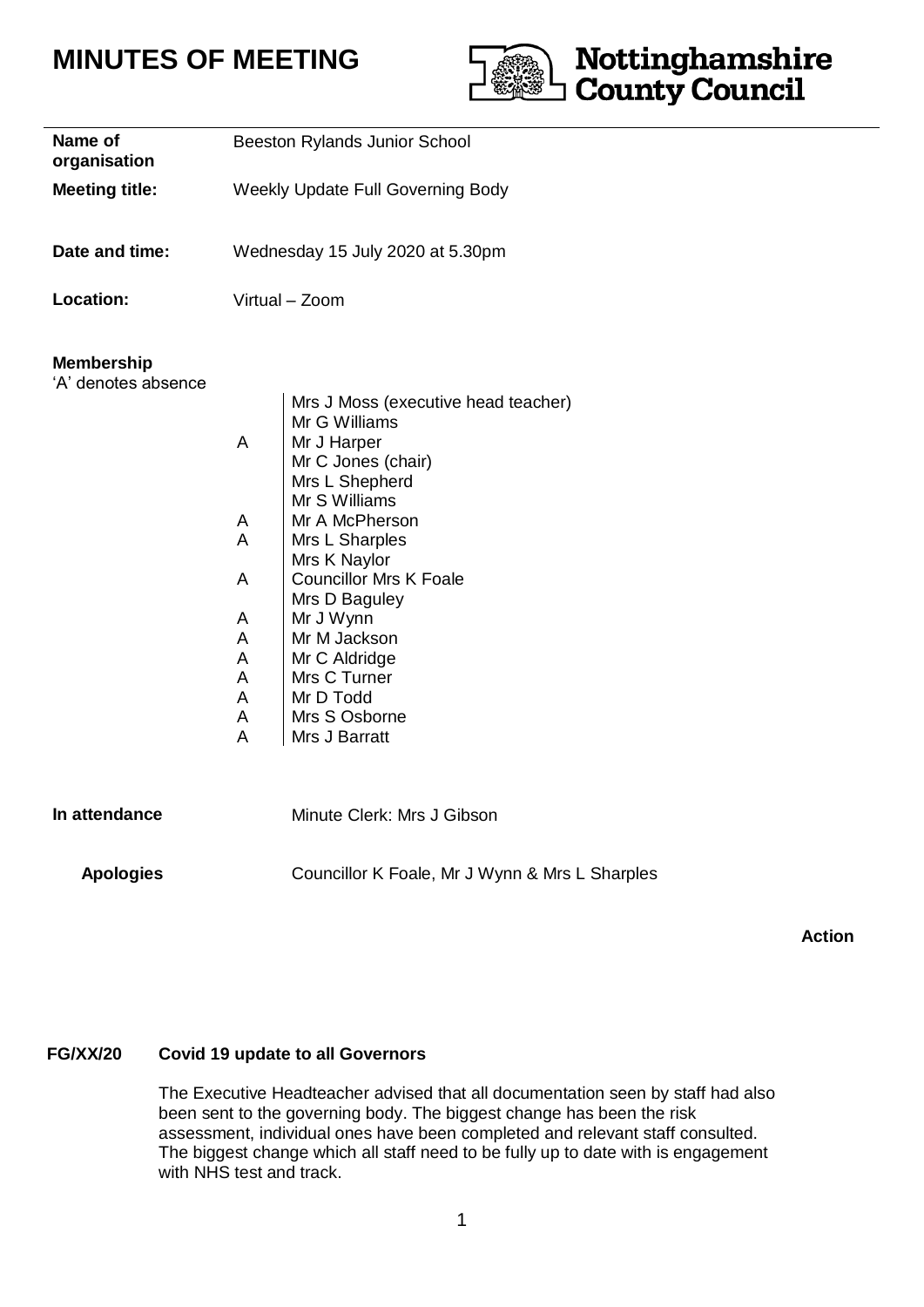In September the cleaning regime will remain as now and school will have staggered start and end times. Track and trace needs to be followed really clearly, afternoon register will include a check with every child that they are feeling well. School can no longer be flexible with children and temperature, before parents would give them calpol and send them in, now they need to go and get tested. School need to be vigilant with this particularly at the end of next term going into Spring when there could be a second wave. This procedure will have an interesting impact on attendance figures.

New signing in slips for visitors have been produced which will have a contact number for the NHS track and trace, this information will be kept for 14 days. The answerphone message will ask parents to leave details of their child's symptoms and the text sent to parents of children not in school will also ask for details. Updates of symptoms will be required on a daily basis.

An action plan has been devised for remote education as this needs to be available to provide immediately particularly if a whole 'bubble' has to isolate. Learning packs will be produced every week and will be available each Monday morning.

**A governor queried attendance reports currently produced which show % attendance, should this be the same and acknowledge fluidity or should there be a fine tuned weekly report to governors.** The Executive Headteacher agreed this report can be produced. The weekly pattern of attendance is looked at by school towards the end of the Autumn term as attendance is often reduced at the start of term due to holidays, and this can be bought forward.

If a bubble is locked down Zoom will be used for 3 meetings a week with the teacher (as long as the teacher is well). All teachers have been tasked to set up an education zoom account as an interim way forward until Microsoft teams is available.

**A governor queried if there would be communication to parents regarding early Autumn term.** The Executive Headteacher advised plans were already in place for this. **JM**

A video has been made of how the Infant school will look, parents have not taken notice of information sent out with more than one parent taking their child into school etc. All available staff will be on the gates/grounds to help, teachers will need to be in the classroom with their children.

The Executive Headteacher and governors had a lot of discussion around communications which, all agreed, should be clear, consistent and not ambiguous. A communications plan to be drawn up for information sent by text or email, possibly daily to begin. Ensure children are asked to read these messages with their parent/carer as the children will be fully aware of the rules. A three word snappy phase should be adopted for example stop look think which would advise about keeping a safe distance at all times. This could be done like a marketing campaign with posters outside school. **JM**

The Executive Headteacher advised a lot of positive work has been undertaken at home and this will need celebrating once back in September. **A governor queried if there were any children not potentially coming back.** The Executive Headteacher advised there was one significant special needs child who may not.

**A governor queried if the weekly learning packs will reflect the work in school.** The Executive Headteacher said yes White Rose was being used at **JM**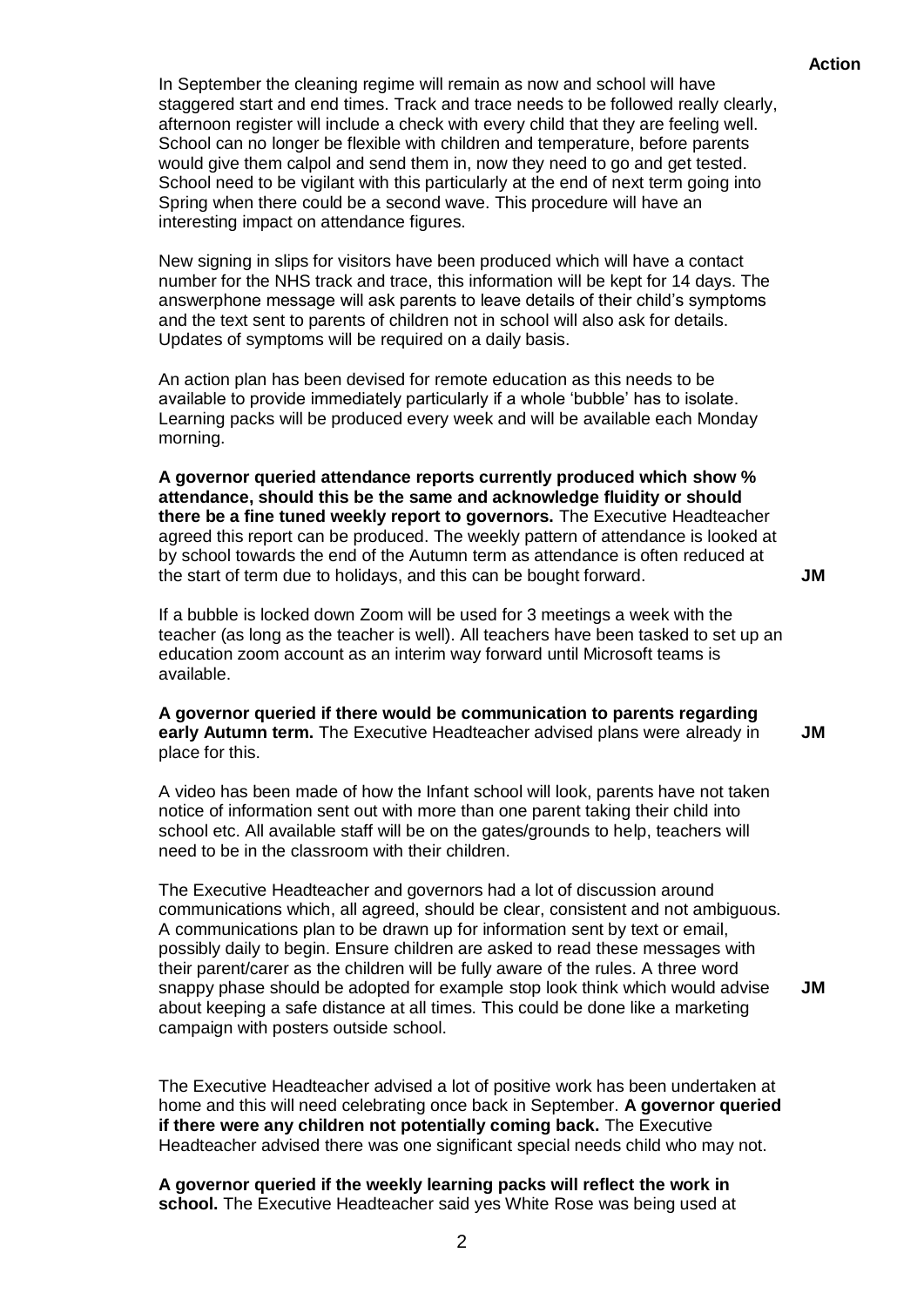school and will be utilised to provide the same access at home**.** This will set up good systems for the future.

**The chair asked if there were any comments on the risk assessment.** None were raised.

**A governor queried if staff had brought in and were happy with plans.** The Executive Headteacher confirmed they were, they had all been through the plans and the remote education plan was likely to be part of the appraisal. There will be frequent staff meetings to identify any children struggling and where any difficulties arise.

**A governor queried if there were plans for September.** The Executive Headteacher said there would be a catch up meeting Wednesday of the first week and the zoom meeting will continue for 2-3 weeks. Consideration could be given to combining staff and governors meeting, governors will be invited to a Tuesday staff meeting for an insight.

**JM**

**A governor queried how transition had been.** The Executive Headteacher said it had gone very well and staff really enjoyed it. The vast majority invited attended meetings and the Year 6 Leavers assembly went well, if felt like the end of Year 6. Parents have been supportive.

## **Confirmation of date and purpose for next meeting**

The governing body –

### **agreed the following dates for future meeting:-**

Date to be confirmed, early Autumn term

**The meeting closed at 6.15 pm**

Signed ……………………………………………..(chair) ………………………..Date

**\_\_\_\_\_\_\_\_\_\_\_\_\_\_\_\_\_\_\_\_\_\_\_\_\_\_\_\_\_\_\_\_\_\_\_\_\_\_\_\_\_\_\_\_\_\_\_\_\_\_\_\_\_\_\_\_\_\_\_\_\_\_\_\_**